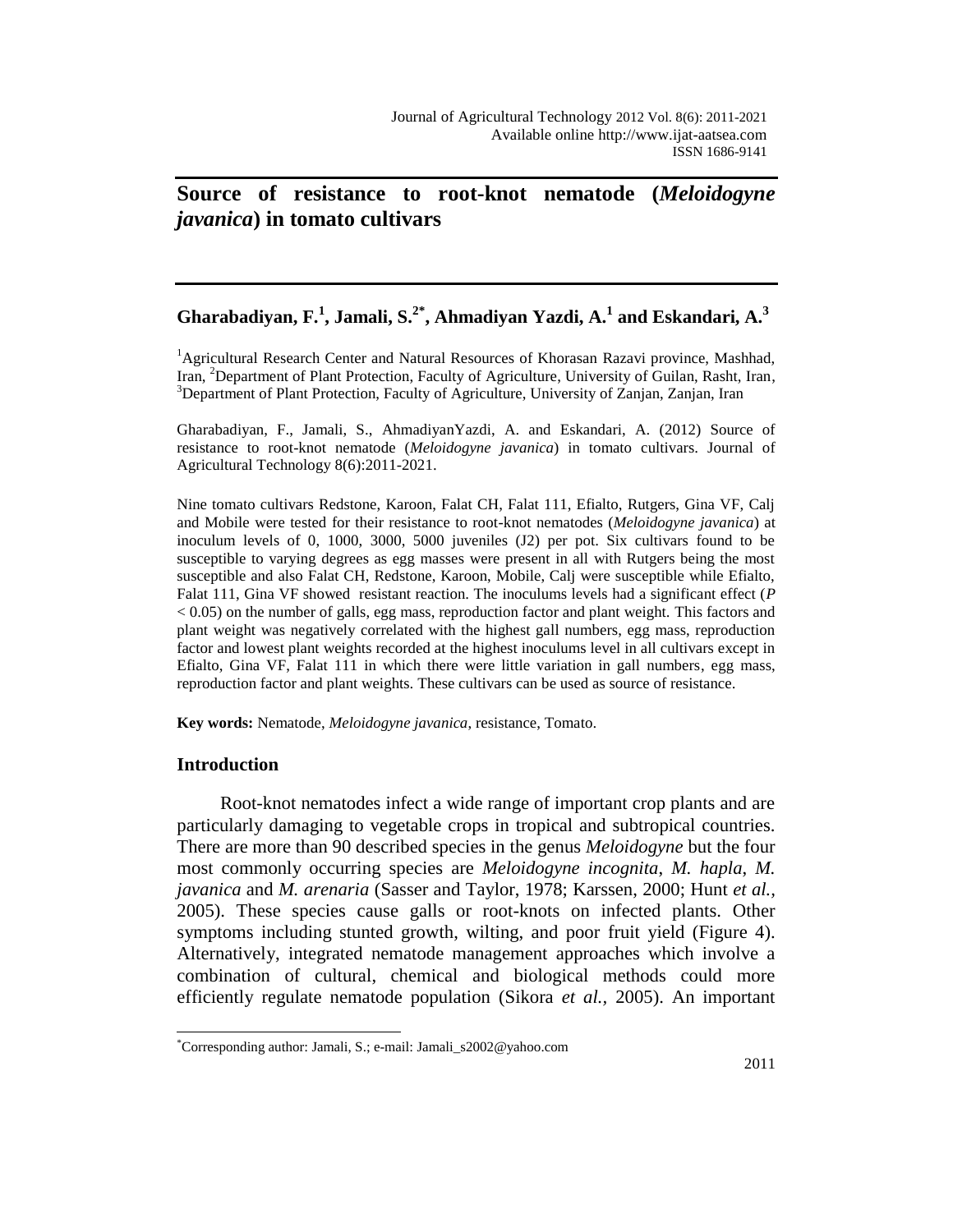tool and key factor to the success of such control strategies is the careful selection and use of cultivars that suppress nematode population and subsequently yield losses of tomato productions (Molinari, 2011). Local tomato cultivars which currently are excluded from modern large-scale agriculture, are lately gaining popularity (Gomez *et al.,* 2001; Rodriguez-Burruezo *et al.,* 2005; Kumar *et al.,* 2007; Adalid *et al.,* 2010). Due to this trait, local tomato cultivars have been used as a source of resistance genes against pests and disease in breeding programs (Robertson and Labate, 2007). Many tomato cultivars with resistance to the three most widespread species of RKN (*M. javanica, M.incognita* and *M. arenaria*) are commercially available in local markets and used by farmers. These tomato cultivars carry the Mi resistance gene from *Lycopersicon peruvianum* (Fuller *et al.,* 2008), which accounts for a hypersensitive response of the plant. This response results in rapid and localized cell necrosis at the infection site soon after the initiation of nematode feeding and ultimately in the disruption of the nematode life cycle (Roberts, 1992). The resistance mechanism in response to invasion by RKN involves the formation of necrotic cells at the infection site to prevent the juveniles from developing any further. However a high level of genetic variability of RKN has led to the existence of races and virulent populations which can reproduce even on plants carrying the resistance genes (Castagnone- Sereno, 2006). However, there are several reports of resistance breaking root-knot nematode population, virulent against the Mi-gene worldwide (Eddaoudi *et al.,* 1997; Ornat *et al.,*  2001; Tzortzakakis *et al.,* 2005; Devran and Sogut 2010). Evaluation of tomato cultivars resistance to root–knot nematode *Meloidogyne javanica* were reported (Khodayi arbat, 2009;Ahmadi and Mortazavibak, 2004; Moslehi *et al.,* 2010; Saeedi Naini *et al.,* 2004). The present study was conducted to identify the resistance of advanced tomato breeding lines and determine the effects of varying population levels on host plant health being popularized in Khorasan, northeast of Iran.

## **Material and methods**

## *Inoculum preparation*

Collection and isolation of *Meloidogyne* spp. were carried out from naturally infected tomato plants during surveys conducted in 15 major tomato growing regions of khorasan 2009 to 2010. Tomato roots with galls symptomatic of root-knot were collected from the surveyed areas. Samples were placed in plastic bags and transported to the laboratory. At least 10 samples were collected in each field surveyed. Samples collected within a field were pooled as one sample. Fifty egg masses from the same field were selected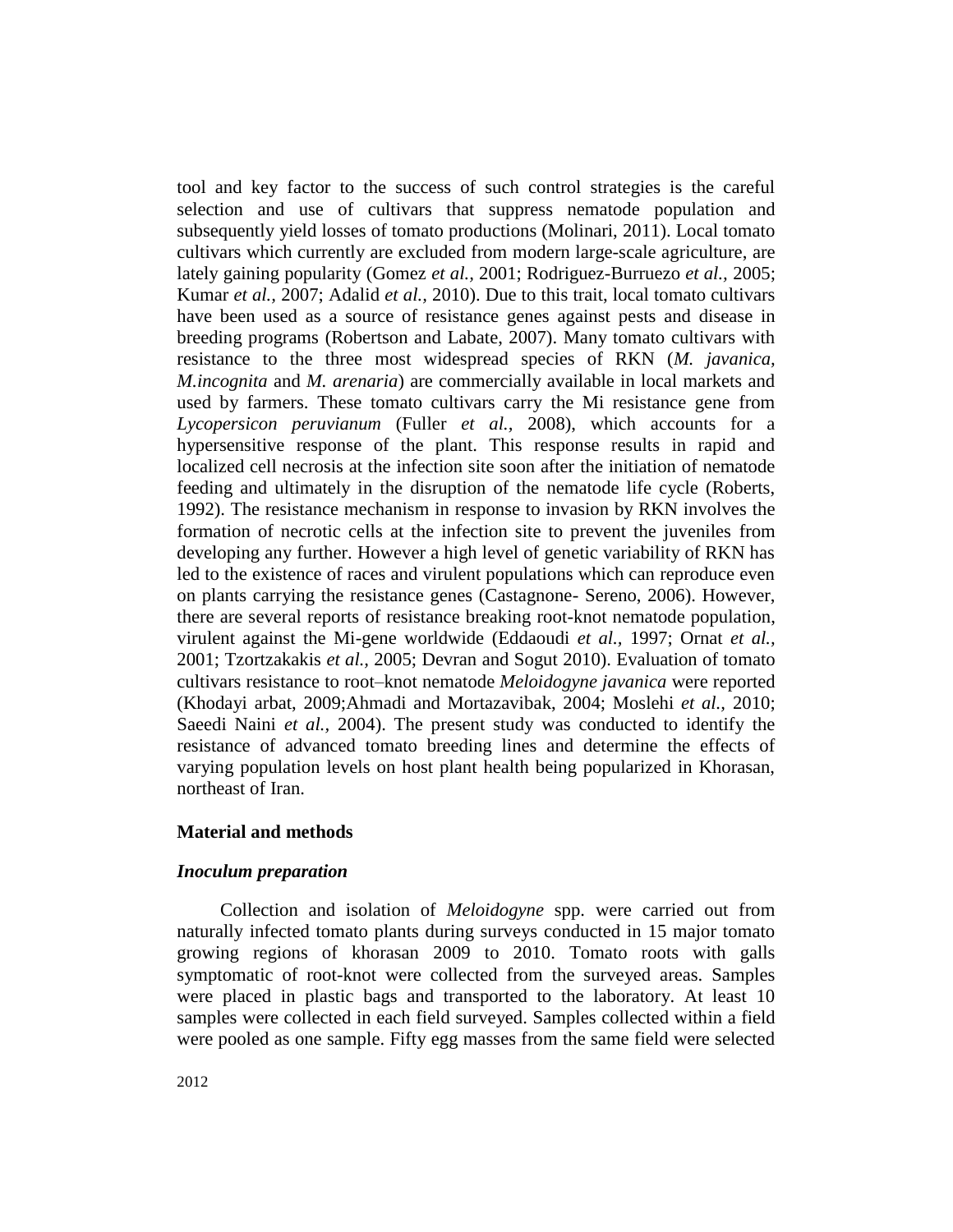and placed beneath the roots of susceptible tomato cv. Rutgers seedlings in 12 cm pots filled with sterile soil. In some cases, soil samples (1000g) were also collected around galled tomato roots in each surveyed field. These subsamples (about 250 cm<sup>3)</sup> were mixed with an equal volume of pasteurized sands. The resulting mixture was than planted with the susceptible tomato cv. Rutgers in 12 cm diameter pots to allow the development of adult females for identification. Six weeks after inoculation of tomato seedlings, females were extracted from the roots.

### *Identification and characterization of isolates*

Root-knot nematode populations were identified to species and race based on perineal pattern characteristics and differential host tests (Hartman and Sasser 1985). Perineal pattern of mature females were prepared for each rootknot nematode isolate. The root tissues were teased apart with forceps and hair spear to remove adult females. The head and neck region of the nematode was excised and the posterior placed in a solution of 45% lactic acid to remove all body tissues. Then, the perineal pattern was trimmed and transferred to a drop of glycerin and processed as described by (Hartman and Sasser 1985). At least 10 perineal patterns were examined to makes the identification of nematode species of each sample.

Root samples from infected Rutgers tomatoes were immersed in 0.5% sodium hypochlorite and the eggs collected on the 500 mesh sieve were rinsed gently with tap water for 5 min to remove all residual bleach. The differential hosts set included cotton (*Gossypium hirsutum* CV. Delta pine 16), Peanut (*Aracbis hypogaea* CV. Florunner), Pepper (*Capsicum annuum* CV. Early California wonder), Tobacco (*Nicotiana tabacum* CV. NC 95), Watermelon (*Citrullus vulgaris* CV. Charlestone Grey) and tomato CV. Rutgers. These were grown in 12 cm diameter pots filled with sterile clay-loam soil, PH 6.5. Four seedlings (4 to 6 week old) of each differential host were inoculated by pipetting approximately 4000 eggs in 10 ml of water into each pot. Sixty days after inoculation, plants were removed from the pots and stained with Phloxine B (15 mg/liter of tap water) for 20 min. The nematode reproduction was assessed on each plant of the differential set by counting the number of egg masses.

## *Greenhouse evaluation of tomato breeding lines*

2013 Nine tomato breeding lines developed at the agriculture and research center and natural resources of Khorasan Razavi, were evaluated under greenhouse conditions for resistance to *M. javanica*. Tomato breeding lines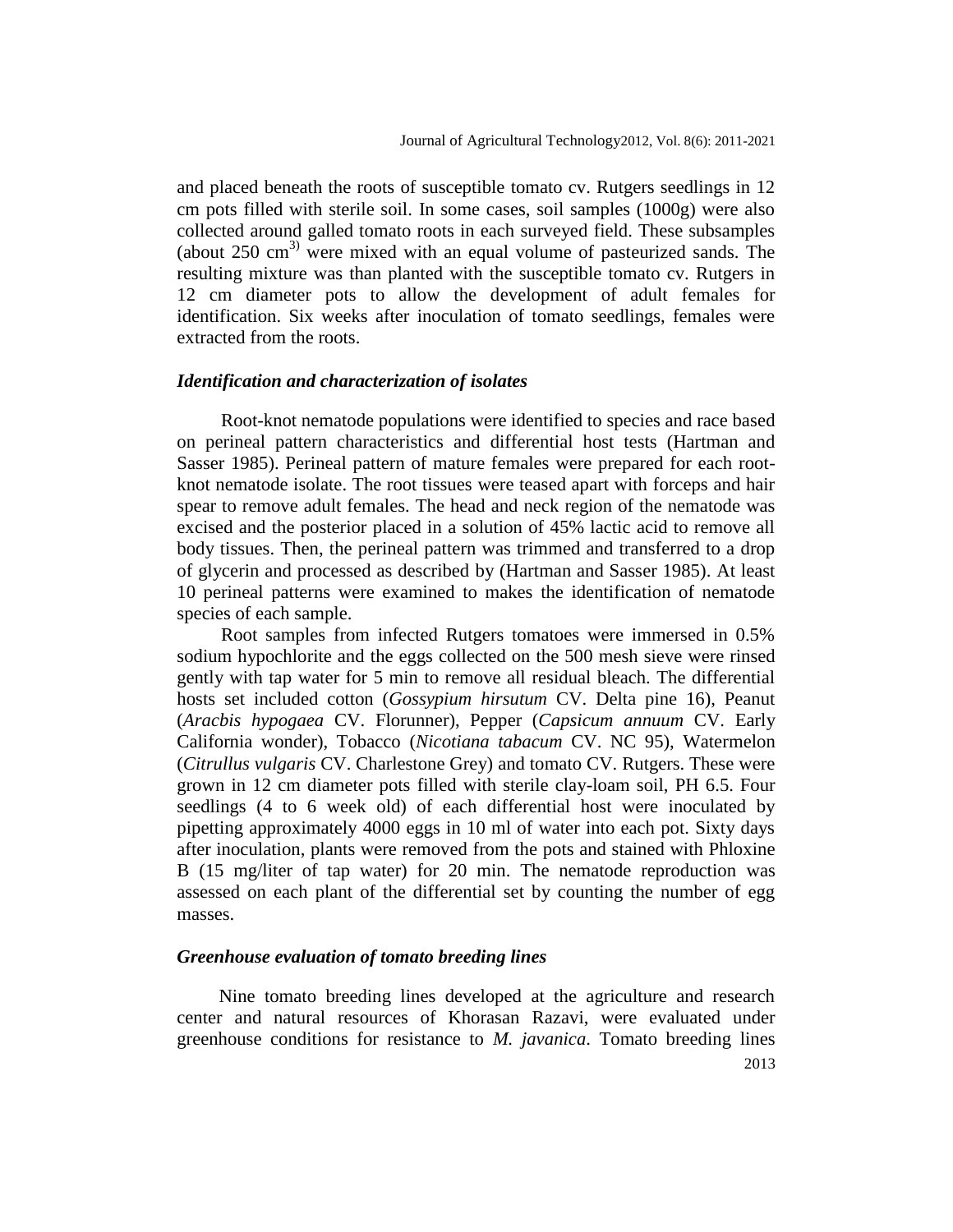(Efialto, Karoon, Falat CH, Falat 111, Mobile, Redstone, Calj, Gina VF, Rutgers) were grown in pots each containing 1kg of autoclaved soil and arranged on greenhouse benches in a randomized complete design with four replications. For protection against early blight and late blight, plants were sprayed at 14-day intervals with metalaxyl plus mancozeb at 1.2 kg/ha. Weed control was done by manual hoeing. At final harvest, all plants were uprooted and the incidence of plants with galled roots was assessed. Resistance tests were carried out in an air conditioned room. Soil temperature was maintained below  $28^0C$  to be sure that any Mi-gene breakdown would not be due to high temperature. Plants irrigated with a nitrogen solution (Coic and Lesaint 1975).

The J2 inoculum was added one day after transplanting at the rate of 0, 1000, 3000, 5000 J2 per pot using 1 ml micropipette into two wells near the roots. Sixty days after inoculation, plants were removed from the pots, and the root systems were washed free of soil and stained with Phloxine B. The reaction of tomato lines, expressed as the egg mass production, was scored as follows:  $0 =$  no egg masses,  $1 = 1$  to 2 egg masses,  $2 = 3$  to 10,  $3 = 11$  to 30,  $4 =$ 31 to 100, and  $5 =$  more than 100 egg masses.

### *Statistics analysis*

PROC MIXED, v. 9; SAS Institute, Cary, NC was used to analyze data for experiments. Prior to statistical analyses data were checked for normality and homogeneity of variance to determine treatment effects. Cultivar was classified as a random effect. Fisher's least significant difference (LSD) test was used to determine differences ( $P \leq 0.05$ ) among the cultivars, and mean comparisons were made using Duncan's multiple range test.

### **Results**

Of the tomato lines tested, Efialto, Falat 111 and Gina VF were highly resistant to *M. javanica* and did not develop root-knot symptoms. Mobile, Falat CH, Karoon, Redstone, Calj were less susceptible and Rutgers was most susceptible to *M. javanica*. A direct relationship was observed between the gall number and Egg masses the inoculation level for all cultivars except for Efialto, Gina VF and Falat 111 which had relatively little variation in gall number and plant weight with increasing inoculum level (Figure 1 and Table 2).

The plant weights in all cultivars except Efialto, Gina VF and Falat 111 decreased as compared to the controls with increasing inoculum levels (Figure 2). The greatest percentage reduction in plant weight compared to the control was observed for the cultivar Rutgers while Redstone, Calj, Falat CH, Karoon and Mobile had the least variation in the percentage plant weight loss (Figure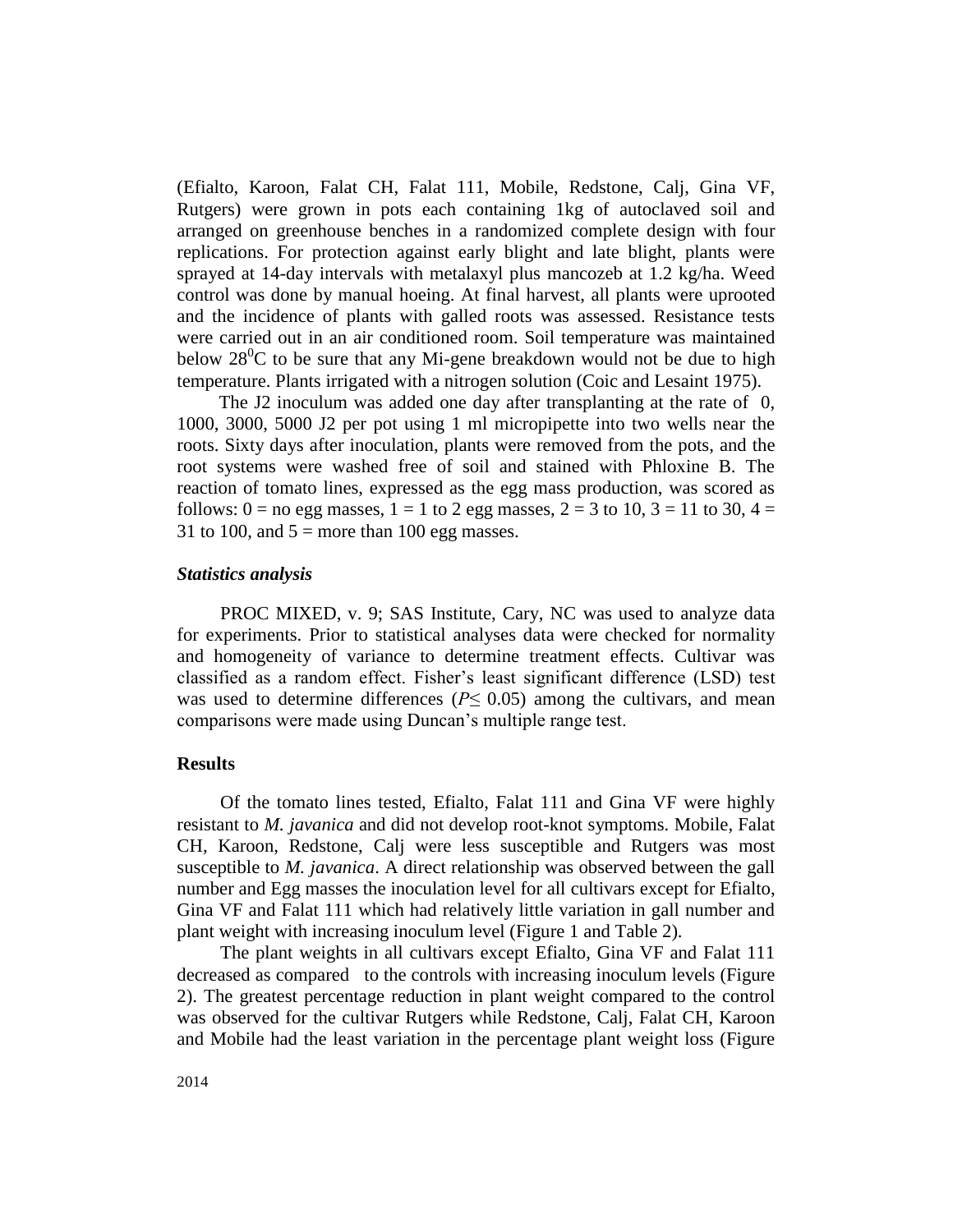3). The inoculum level was found to have significant ( $P \le 0.05$ ) on the number of galls and egg masses and plant weight. The reproduction factor of *M. javanica* on the Karoon, Falat CH, Mobile, Redstone, Calj and Rutgers were significantly different (Table 2).

**Table 1.** Factor plant growth indices produced by *M. javanica* on nine cultivars inoculated with 1000, 3000, 5000 nematodes. Plant at 60 after inoculation

| <b>Index</b>    | <b>Shoot</b>       | Root               | <b>Root</b>     | Shoot dry          | <b>Stem</b>        | <b>Root</b>     | Fruit              |
|-----------------|--------------------|--------------------|-----------------|--------------------|--------------------|-----------------|--------------------|
|                 | fresh              | fresh              | dry             | Weight             | length             | length          | Weight             |
| Cultivar        | weight             | weight             | weight          |                    |                    |                 |                    |
| Redstone        | $65.21^{b}$        | 16.90 <sup>b</sup> | $12.96^{\rm b}$ | $59.66^{\circ}$    | $36.62^a$          | $20.68^{\rm b}$ | $30.70^{b}$        |
| Cali            | $68.34^{b}$        | $18.68^{b}$        | $15.28^{b}$     | $67.30^{b}$        | 44.87 <sup>b</sup> | $21.93^{b}$     | $33.80^{b}$        |
| Mobile          | $66.18^{b}$        | $18.87^{b}$        | $12.04^{b}$     | $50.40^{b}$        | $44.75^{\rm b}$    | $22.50^b$       | $32.15^{b}$        |
| GinaVF          | $98.93^{\text{a}}$ | $7.78^{a}$         | $2.20^{\circ}$  | $89.10^a$          | $53.54^{\circ}$    | $31.37^{\circ}$ | $73.63^a$          |
| Karoon          | $65.26^b$          | $17.46^{b}$        | $13.30^{b}$     | $48.26^{b}$        | $41.78^{b}$        | 20 <sup>b</sup> | $30.25^{b}$        |
| <b>Falat CH</b> | $64.12^{b}$        | $15.62^b$          | $12.24^{b}$     | $43.71^b$          | $42.31^{b}$        | $22.18^{b}$     | $34.06^{b}$        |
| Falat 111       | $96.90^{\text{a}}$ | 4.69 <sup>a</sup>  | $4.50^{\rm a}$  | $66.95^{\text{a}}$ | $52.06^a$          | $33.56^{\circ}$ | $70.05^{\text{a}}$ |
| Rutgers         | $45.26^{\circ}$    | $28.34^{\circ}$    | $22.87^{\circ}$ | $35.46^{b}$        | $41.62^b$          | $21.68^{b}$     | 10.30 <sup>c</sup> |
| Efialto         | $100.15^a$         | $6.84^{\circ}$     | $3.100^a$       | $64.34^{\circ}$    | $52.46^{\circ}$    | $34.43^{b}$     | $73.63^{\circ}$    |

Data are means of four replications. Means in each line, for each index, followed by similar letters are not significantly different using Duncan's multiple range tests (*p ≤*0.05).

**Table 2.** Gall and egg mass, reproduction factor indices produced by *M. javanica* on nine cultivars inoculated with 1000, 3000, 5000 nematodes. Plant at 60 after inoculation

| <b>Index</b>    | <b>Total Gall</b>  | <b>Total</b>      | <b>Reproduction</b> | <b>Gall index</b>   | <b>Eggmass index</b> |
|-----------------|--------------------|-------------------|---------------------|---------------------|----------------------|
| Cultivar        |                    | eggmass           | factor              |                     |                      |
| Redstone        | $5.35^{b}$         | 5.74 $^{\rm b}$   | $111^{b}$           | 1.69 <sup>b</sup>   | 1.59 <sup>b</sup>    |
| Calj            | 6.90 <sup>b</sup>  | 6.62 <sup>b</sup> | $1.12^{b}$          | 1.67 <sup>b</sup>   | 1.67 <sup>b</sup>    |
| Mobile          | 7.09 <sup>b</sup>  | $7.41$ $\degree$  | 1.10 <sup>b</sup>   | 1.74 <sup>b</sup>   | 1.74 <sup>b</sup>    |
| GinaVF          | 1.42 <sup>a</sup>  | 1.95 <sup>a</sup> | 0.80 <sup>a</sup>   | 1.20 <sup>a</sup>   | 0.20 <sup>a</sup>    |
| Karoon          | $6.32^{b}$         | 6.90 <sup>b</sup> | 1.13 <sup>b</sup>   | 1.72 <sup>b</sup>   | 1.74 <sup>b</sup>    |
| <b>Falat CH</b> | 5.57 <sup>b</sup>  | 5.23 $^{\rm b}$   | 1.11 <sup>b</sup>   | 1.68 <sup>b</sup>   | 1.67 <sup>b</sup>    |
| Falat 111       | 1.53 <sup>a</sup>  | 1.18 <sup>a</sup> | $0.85$ <sup>a</sup> | $1.21$ <sup>a</sup> | 0.19 <sup>a</sup>    |
| Rutgers         | 18.47 <sup>c</sup> | $16.33$ $\degree$ | 1.91 <sup>c</sup>   | 1.93 <sup>c</sup>   | 1.93 <sup>c</sup>    |
| Efialto         | 1.07 <sup>a</sup>  | 1.93 <sup>a</sup> | $0.74$ <sup>a</sup> | 1.17 <sup>a</sup>   | 0.08 <sup>a</sup>    |

Data are means of four replications. Means in each line, for each index, followed by similar letters are not significantly different using Duncan's multiple range tests (*p ≤*0.05).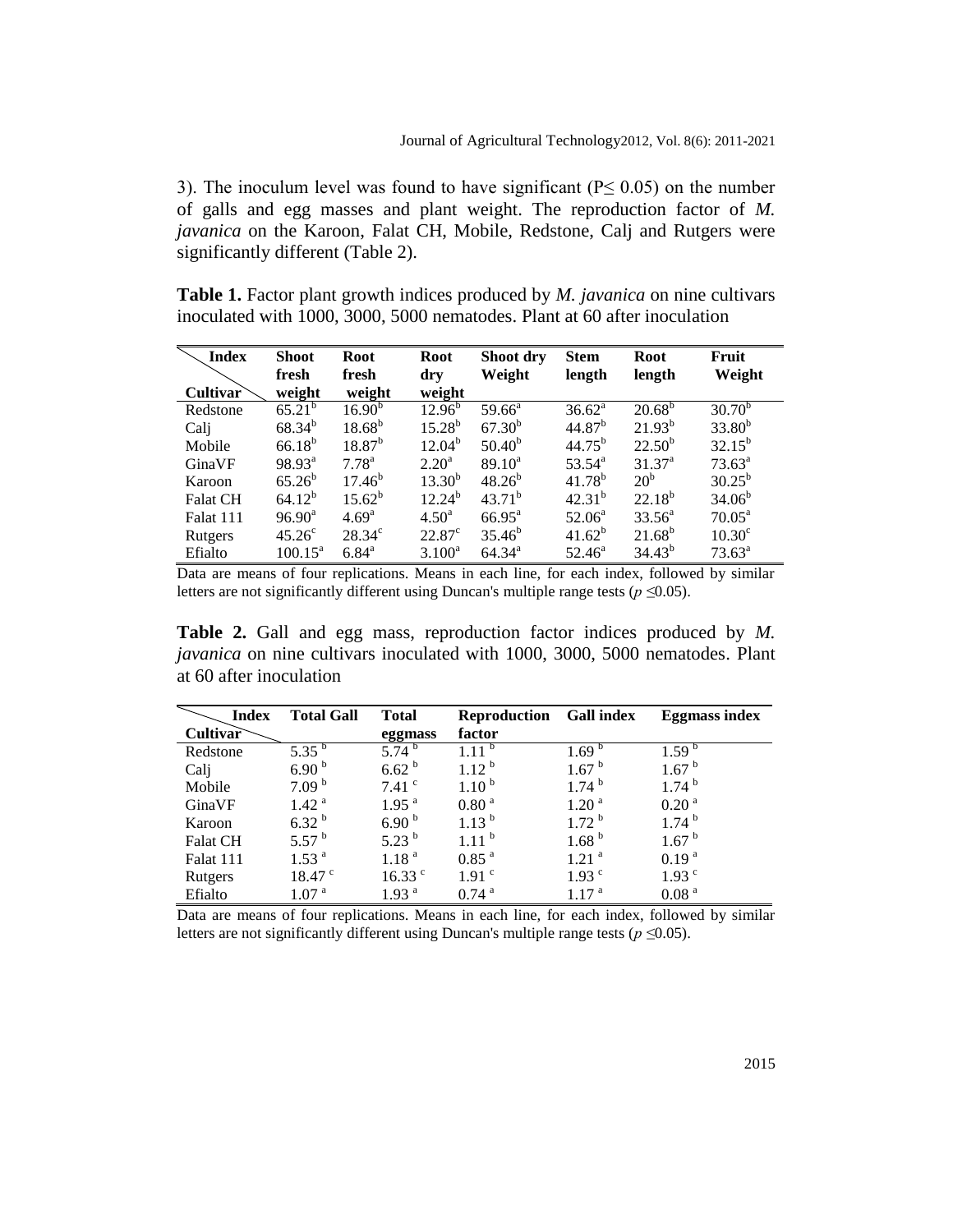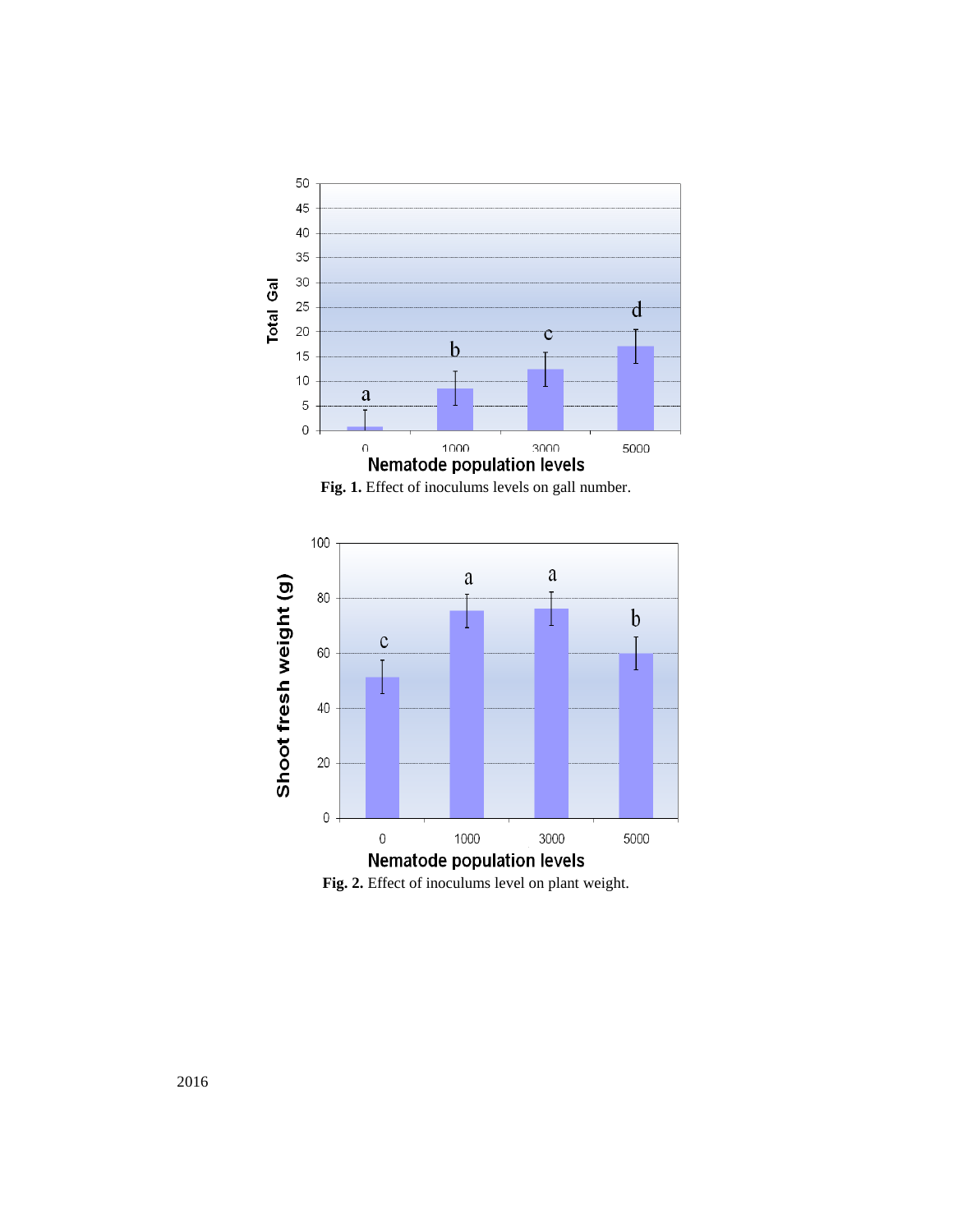

**Fig. 3.** Percentage plant weight loss vs. inoculum level.



**Fig. 4.** Comparative symptoms of nematode on resistance and susceptible cultivars (A) Gina VF (5000 nemtodes) and (B) Rutgers (1000 nemtodes).

## **Discussion**

The susceptibility of a plant to RKN depends on the ability of RKN juveniles to penetrate the roots of the plant and cause the formation of giant cells which appears as knot (galls) on the roots (Chen *et al.,* 2004). The juveniles feed and molt twice before developing into the adult stage (Siddiqi,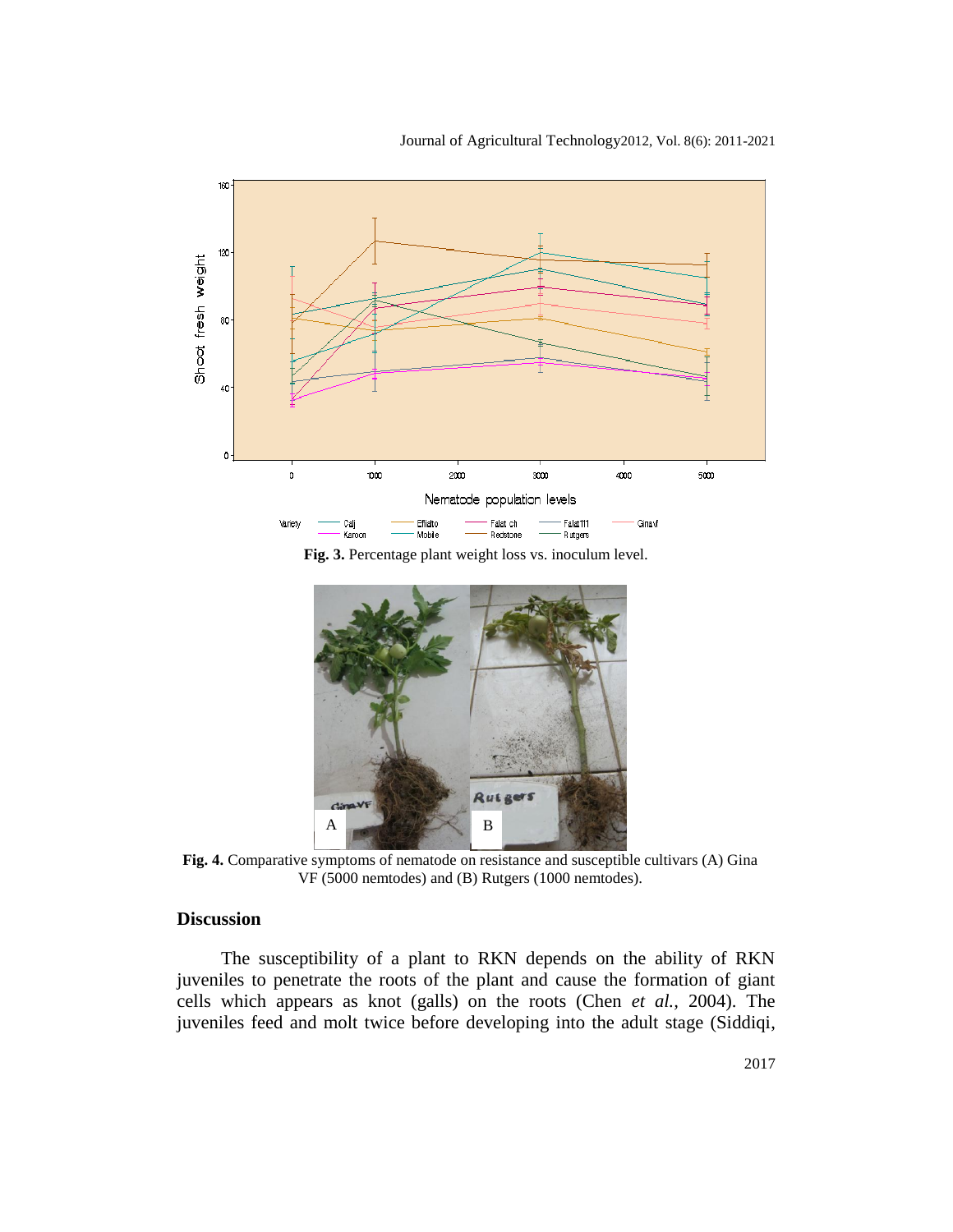2000). The adult female RKN stays inside the giant cells and continues to feed and produces egg mass in a gelatinous matrix protruding out of the root gall.

The egg masses give rise to infective juveniles (J2) which may infect other uninfected roots of the same plant or migrate and infect the nearby plants. In case of a plant resistant to RKN, the juveniles are either unable to penetrate the roots, or die after penetration or are unable to complete their development, or females are unable to reproduce. The Mi gene confers resistance by localized tissue necrosis around the region where the juveniles are unable to establish feeding sites resulting in their death or migration out of the roots (Milligan *et al.,* 1998; Lopez-Perez *et al.,* 2005). The evaluation of root galls along with egg mass on all nine varieties of tomato plants indicates that three cultivars of the varieties are resistant to root-knot nematodes. The significant differences in the number of galls present on each of the six varieties indicate different levels of susceptibility. The level of susceptibility is controlled by the presence of the tomato cultivar (Castagnone- Sereno 2006; Jacquet*et al.,* 2005). The homozygous or heterozygous state of the Mi locus has been found to affect the degree of resistance to RKN, with the cultivars having the heterozygous from of the Mi gene being more susceptible than the homozygous cultivars (Jacquet *et al.,* 2005). The variation in the susceptibility to RKN in the Karoon, Falat CH, Redstone, Mobile, Calj, Rutgers tomato cultivars screened is likely to be due to the genetic differences between the cultivars and thus explains the variation in gall numbers and egg masses.

Rutgers was found to be the most susceptible as greatest number of juveniles penetrated and completed their development to maturity as shown by the high gall numbers and egg masses present. Calj, Falat CH, Redstone, Mobile, Karoon were the least susceptibility variety as only a limited number of juveniles were able to penetrate, develop to maturity and lay egg masses. Increasing inoculums levels led to an increase in the number of galls with greater reduction in plant weight for all varieties except for Efialto, Gina VF, Falat 111. This shows that when the inoculums levels are high, greater number of juveniles are able to infect the plant roots which results in reduced nutrient and water uptake by the roots and consequently poor plant growth (Karssen and Moens 2006). In Efialto, Gina VF, Falat 111, even higher inoculums (5000 J2) could not establish a larger population, indicating the presence of some genetic resistance and consequently insignificant decrease in plant weight with increasing inoculums levels. So three of nine cultivars of tomato, used in the present study, Efialto, Gina VF and Falat 111, are cultivars recommended for source of resistance. Further trials with higher inoculums levels or planting in heavily infested soil would give a more conclusive result about the susceptibility of each cultivar and the effect of RKN on yield quantity and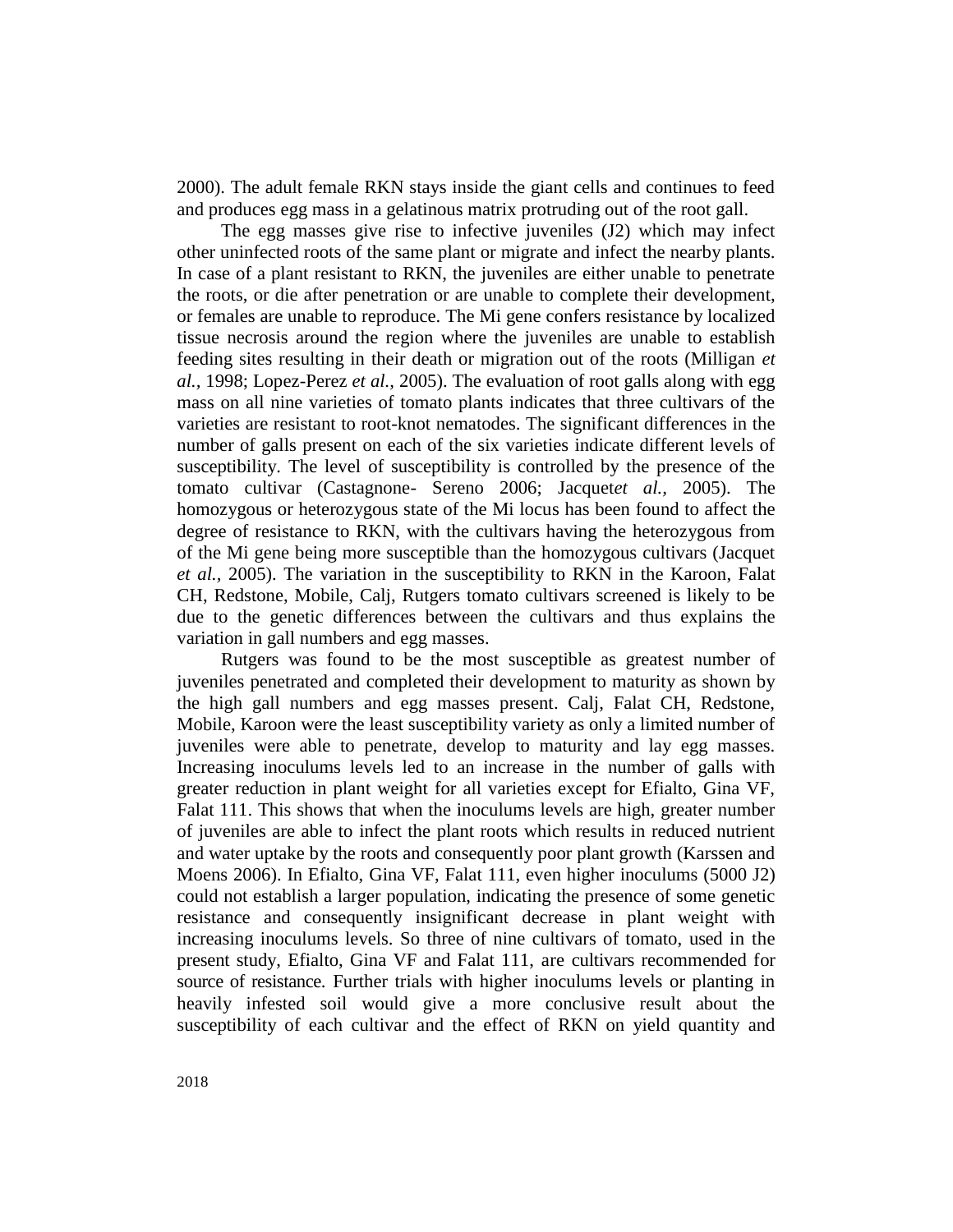quality. The variability in pathogenicity is also dependent on the genetic variability of RKN population and species composition but since the populations used for inoculation were raised from a single egg mass under the same conditions and host plants it is likely to have had minimal effect in this investigation. There is sophisticated interaction between the host plant and rootknot nematodes and a number of studies have found resistance breaking pathotypes of RKN that are able to parasitize even RKN resistant plants (Jacque *et al.,* 2005; Abad *et al.,* 2003; Baicheva *et al.,* 2002) which is a major limiting factor in using plant nematodes. However, identification and use of RKN resistant and tolerant varieties can still be a viable means of minimizing loss caused by RKN. Another factor which needs to be taken into consideration in any further investigation is the quality and quantity of fruit production of the resistant, less susceptible and highly susceptible varieties because at times the resistant varieties do not produce fruit with the desirable taste and quality (Lopez-Perez *et al.,* 2005).

As conclusion, this study revealed that grafting of desired varieties on the roots of the resistant varieties can be aonsidered as alternative but requires technical knowledge and has additional costs associated with getting the grafted plants to the farmers. The susceptibility of the different tomato varieties has important implication on the yield and economic returns useful to farmers while selecting the variety for planting on RKN infested field.

#### **Acknowledgements**

The authors thank Dr.Tavakoli, Dr.Hajiyan and Dr.Eskandari for technical assistance.

#### **References**

- Abad, P., Favery, B., Rosso, M. and Castagnone-Sereno, P. (2003). Root-knot nematode parasitism and host response: Molecular basis of a sophisticated interaction. Molecular Plant Pathology 4:217- 224.
- Ahmadi, A. and Mortazavibak, A. (2004). Evaluation of tomato cultivars resistance to root-knot nematode "*Meloidogyne javanica*". Journal of plant pathology 41:403-414.
- Adalid, A., Roselló, S. and Nuez, F. (2010). Evaluation and selection of tomato accessions (*Solanum lycopersicon*) for content of lycopene, b-carotene and ascorbic acid. Journal of Food Composition 23:613-618.
- Baicheva, O., Salkova, D. and Palazova, G. (2002). Root-knot nematodes (*Meloidogyne, Goeldi*, 1987) species composition, pathogenicity, some problems for investigation. Experimental Pathology and Parasitology 5:21-24.
- Coic, Y. and Lesaint, C. (1975). Lamutrition mineral eeaucks plantes en horticulture avancee. Doe.technol. SCPA. pp. 22.
- Chen, Z.X., Chen, S.Y. and Dickson D.W. (2004). Nematology advances and perspectives Vol. 2, Nematode Management and Utilization. Tsinghua Uni press China pp. 636.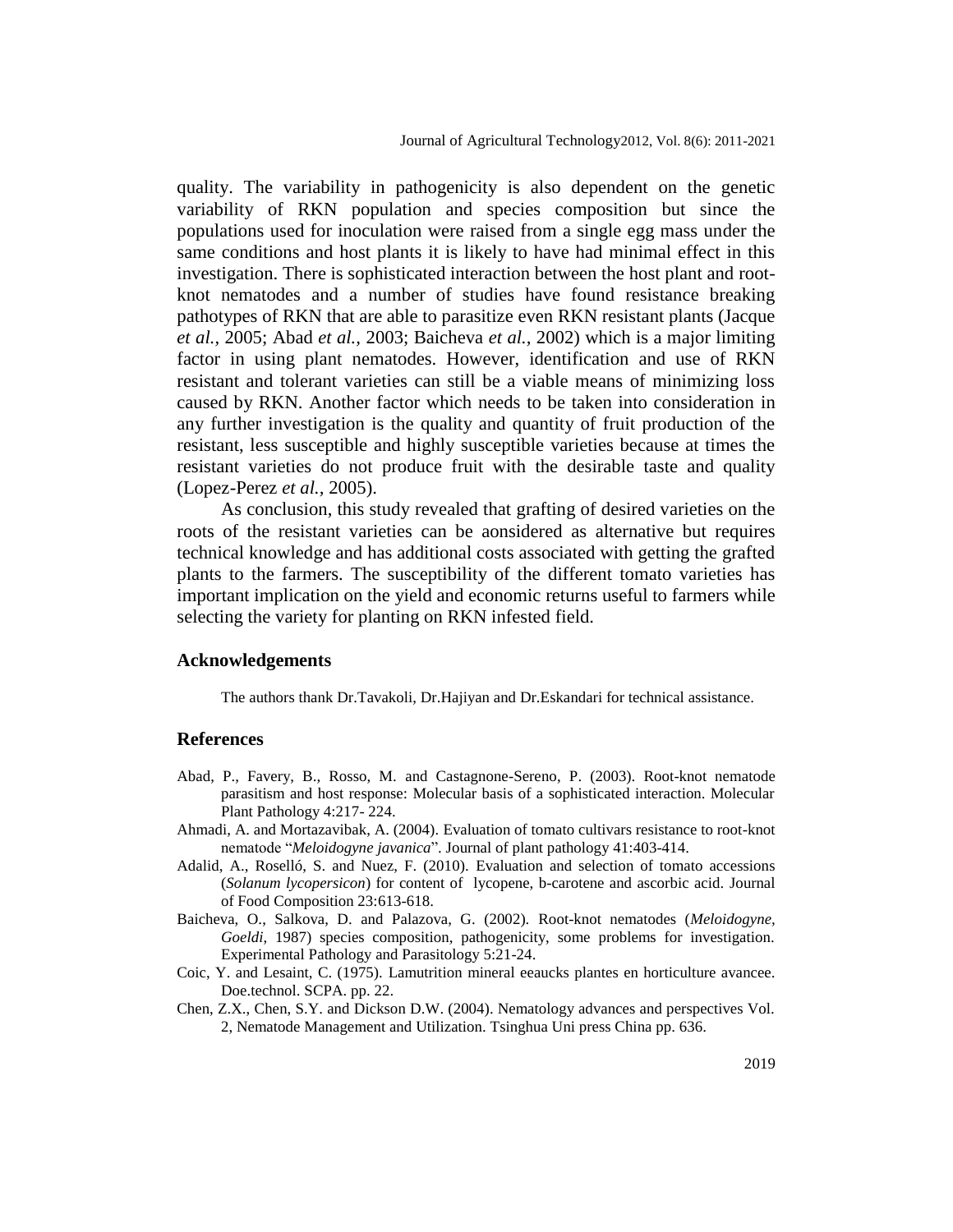- Castagnone-Sereno, P. (2006). Genetic variability and adaptive evolution in parthenogenetic root-knot nematodes. Heredity 96:282 - 289.
- Devran, Z. and Sogut, M.A. (2010). Occurrence of virulent root-knot nematode populations on tomatoes bearing the Mi gene in protected vegetable-growing areas of Turkey. Phytoparasitica 38:245-251.
- Eddaoudi, M., Ammati, M. and Rammah, H. (1997). Identification of resistance breaking populations of *Meloidogyne* on tomatoes in Morocco and their effect on new sources of resistance. Fundamental and Applied Nematology 20:285 –289.
- Fuller, V.L., Lilley, C.J. and Urwin, P.E. (2008). Nematode resistance.New Phytologist 180: 27- 44.
- Gomez, R., Costa, J., Amo, M., Alvarruiz, A., Picazo, M. and Pardo, J.E. (2001). Physicochemical and colorimetric evaluation of local varieties of tomato grown in SE Spain. Journal of Science and Food Agriculture 81:1101-1105.
- Hunt, D.J., Luc, M. and Manzanilla-Lopez, R.H. (2005). Identification, morphology and Biology of Plant Parasitic nematodes. In: Luc, M., Sikora, R.A. and Bridge, J. (Eds). Plant parasitic nematodes in subtropical and tropical agriculture. 2<sup>nd</sup> edition, CABI publishing. pp. 11-52.
- Hartman, K.M. and Sasser J.N. (1985). Identification of *Meloidogyne* species on the basis of differential host test and perineal pattern morphology. In: An Advanced Treatise on *Meloidogyne*. Methodology. K. R. Barker, C. C. Carter, and J. N. Sasser, eds. North Carolina State Uni Graphics, Raleigh 2:69-77.
- Jacquet, M., Bongiovanni, M., Martinez, M., Verschave, P., Wajnberg, E. and Castagnone-Sereno, P. (2005).Variation in resistance to the root-knot nematode *Meloidogyne incognita* in tomato genotypes bearing the Mi gene. Plant Pathology 54:93–99.
- Khodayi arbat, A. (2009). Evaluation of tomato cultivars resistance to root-knot nematode "*Meloidogyne javanica*". Journal of Production Plant Research 16:45-55.
- Karssen, G. and Moens, M. (2006). Root-knot nematodes. In: Perry, R.N. and Moens, M. (Eds). Plant Nematology.CABI publishing. pp. 59-90.
- Karssen, G. (2000). The Plant-parasitic Nematode *Meloidogyne goeldi,* 1892 *(*Tylenchida*)* in Europe*.* Brill Academic Publishers, Leiden, The Netherlands. pp. 160.
- Kumar, R., Klein, D., Krumbeinz, A. and Kopke, U. (2007). Product quality of greenhouse tomatoes: Effect of cultivars, organic N-fertilization and harvest time. European Journal of Horticultural Science 72:46-51.
- Lopez-Perez, J.A., Strange, M.L., Kaloshian, I. and Ploeg, A.T. (2005). Differential response of *Mi* gene resistant tomato rootstocks to root-knot nematodes (*Meloidogyne incognita*). Crop Protection 25:382-388.
- Milligan, S.B., Bodeau, J., Yaghoobi, J., Kaloshian, I., Zabel, P. and Willamson, V.M. (1998). The root knot nematode resistance gene *Mi* from Tomato is a member of the Leucine Zipper, Nucleotide binding Leucine-rich repeat family of plant genes. The Plant Cell 10: 1307-1319.
- Moslehi, sh., Niknam, Gh. and Aharizad, S. (2010).A study on the reaction of six tomato cultivars against root-knot nematode *Meloidogyne javanica* under greenhouse conditions. Iranian Journal of Plant Protection Science 41(1):19-27.
- Ornat, C., Verdejo-Lucas, S. and Sorribas, F.J. (2001). A population of *Meloidogyne javanica* from Spain virulent to the Mi resistance gene in tomato. Plant Disease 85:271–276.
- Roberts, P.A. (1992). Current status of the availability, development, and use of host plant resistance to nematodes. Nematology 24:213-227.